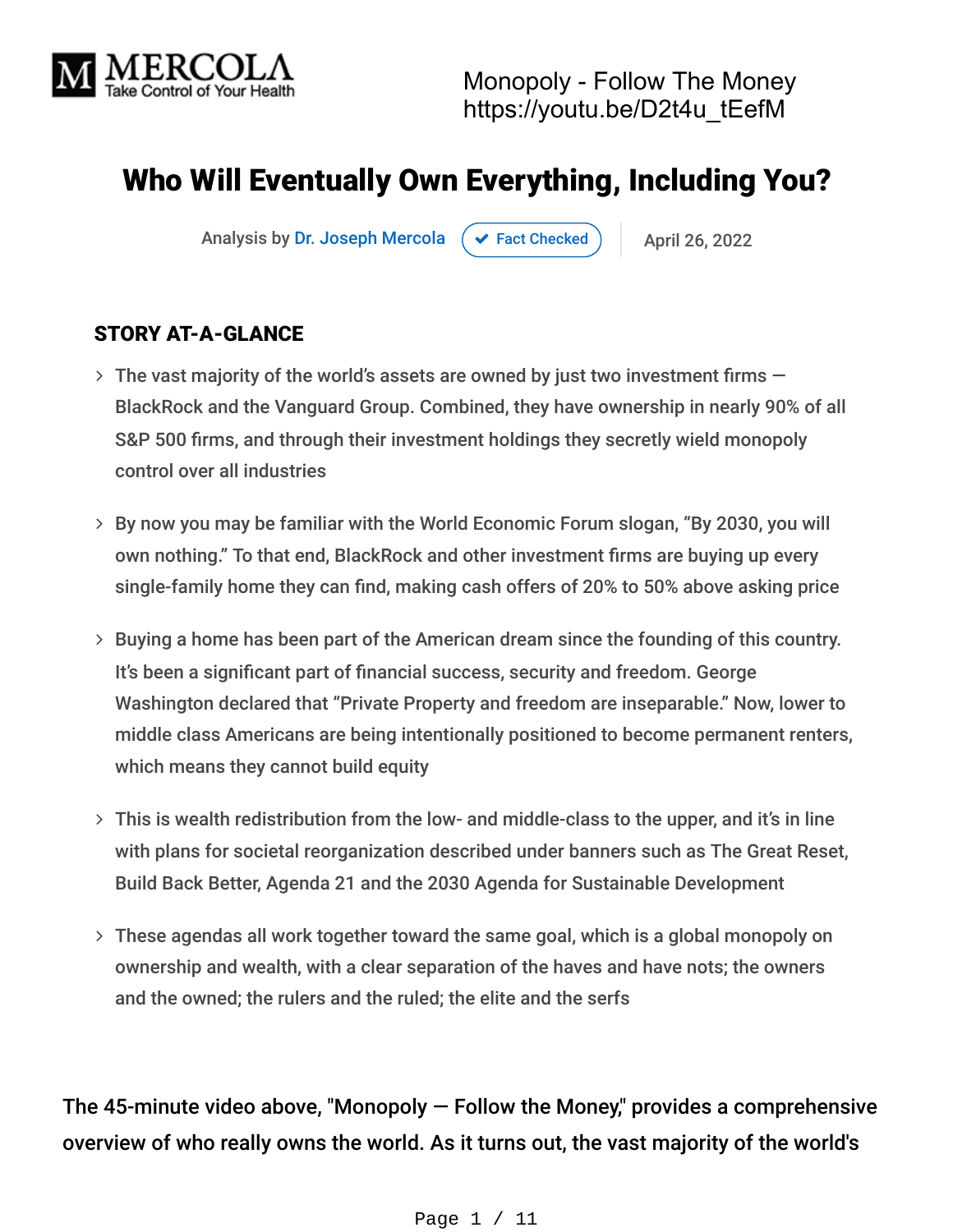assets are owned by just two investment firms — BlackRock and the Vanguard Group.

Combined, they have ownership in nearly 90% of all S&P 500 firms,<sup>1</sup> and through their investment holdings they secretly wield monopoly control over all industries. In short, the idea that there is competition in the marketplace is a clever illusion.

## BlackRock Is Buying Up Homes

By now you may be familiar with the World Economic Forum slogan, "By 2030, you will own nothing." To that end, BlackRock and other investment firms are currently buying up every single-family home they can find, making cash offers of 20% to 50% above-asking price. 2

Depending on where you live, you may have noticed that homes are selling within hours of being listed, making house hunting nearly impossible. Home buyers in my home state of Florida are certainly experiencing this phenomenon.

Investment firms are also buying up entire neighborhoods. As just one example, a 124 home neighborhood in Conroe, Texas, was bought for \$32 million — 20% above listing by Fundrise LLC, a real estate crowdfunding company, which then turned around and made all the homes into single-family rentals (SFRs). 3

According to investment experts, SFRs are "exceptionally attractive investment assets," and this is one aspect driving the trend. Demographic changes such as millennials starting families and affordability constraints are also said to be driving factors.<sup>4</sup> But that really does not fully explain what's happening.

### The War Against Private Property

Buying a home has been part of the American dream since the founding of this country. It's been a significant part of financial success and security. Now, lower to middle class Americans are being intentionally positioned to become permanent renters, which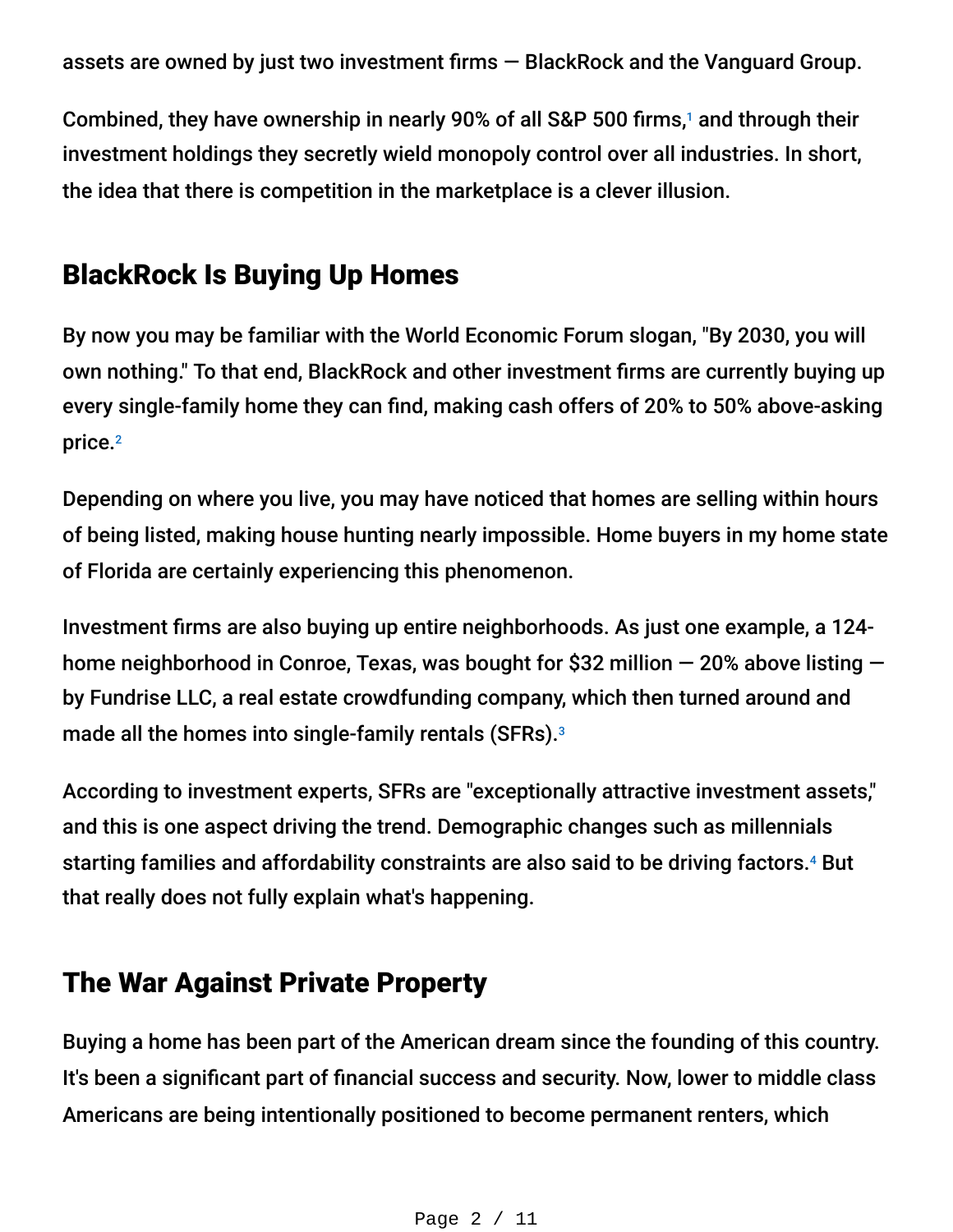means they cannot build equity. Their ability to purchase a home, even if they can afford it, is being stripped from them by companies that can outbid them with cash offers.

In a recent episode of "60 Minutes" (above), Lesley Stahl actually did a good job exposing why home prices are going through the roof. It's not just that these investment companies can snap up homes with the click of a button, but they're also artificially driving up prices of both homes and rents.

For example, rents in Jacksonville, Florida, rose an average of 31% in 2021, and Austin, Texas, saw rents jump by 40%. The reason appears to be twofold: We're not building enough housing, and what is being built is being bought by corporate landlords at above-market prices.

Corporate real estate investors don't even look at the homes they're bidding on, and typically waive inspections. The home can be in any shape and sell within hours. As Stahl notes, "this puts first-time home buyers at a serious disadvantage," as they have many hoops to jump through before they can secure a loan and close the deal.

Government estimates we're currently 4 million homes short, and that shortage continues to grow. One real estate investment firm interviewed by Stahl states that they list, on average, 200 to 300 homes for rent each week, and receive 10,000 leasing inquiries weekly.

### Not-So-Hidden Wealth Redistribution

As noted in a tweet by Cultural Husbandry: 5

*"This is wealth redistribution, and it ain't rich people's wealth that is getting redistributed. It's normal American middle class, salt of the earth wealth heading into the hands of the world's most powerful entities and individuals. The traditional financial vehicle [is] gone forever.*

*Home equity is the main financial element that middle class families use to build wealth, and BlackRock, a federal reserve funded financial institution is*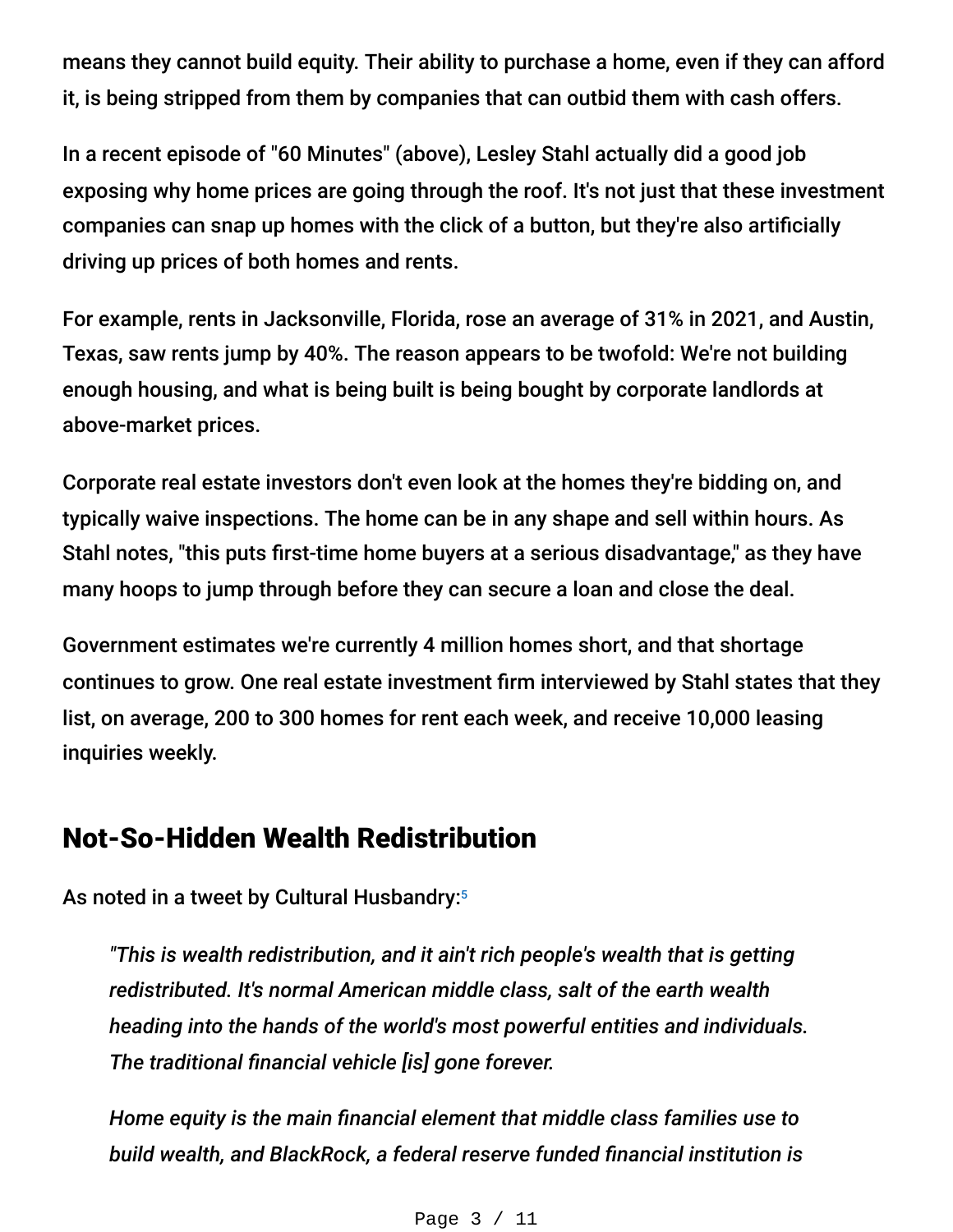*buying up all the houses to make sure that young families can't build wealth ... This is a fundamental reorganization of society."*

Indeed, and it's right in line with plans for societal reorganization described under banners such as The Great Reset, Build Back Better, Agenda 21 and the 2030 Agenda for Sustainable Development (see videos below).<sup>6,7</sup>

These agendas all work together toward the same goal, which is a global monopoly on ownership and wealth, with a clear separation of the haves and have nots; the owners and the owned; the rulers and the ruled; the elite and the serfs.

# 'Sustainable Development' Agenda Is a Plan to Enslave You

The war against private property goes back decades. In 1976, during the first United Nations' Conference on Human Settlements, called Habitat 1,<sup>8</sup> the U.N. stated, in Item 10: 9

*"Land ... cannot be treated as an ordinary asset, controlled by individuals and subject to the pressures and inefficiencies of the market. Private land ownership is also a principal instrument of accumulation and concentration of wealth and therefore contributes to social injustice; if unchecked, it may become a major obstacle in the planning and implementation of development schemes. Public control of land use Is therefore indispensable."*

The idea, apparently, is that private investment firms like Vanguard and BlackRock can prevent social injustice by buying up all private property and renting it out. This way, no one (except their investors) can build wealth.

# **16 Private Property and freedom are inseparable.** ~ **George Washington"**

This is what "equity" is all about, and it has nothing to do with equality. "Social equity" is incredibly unfair, as it strips those with talent and drive of the ability to make something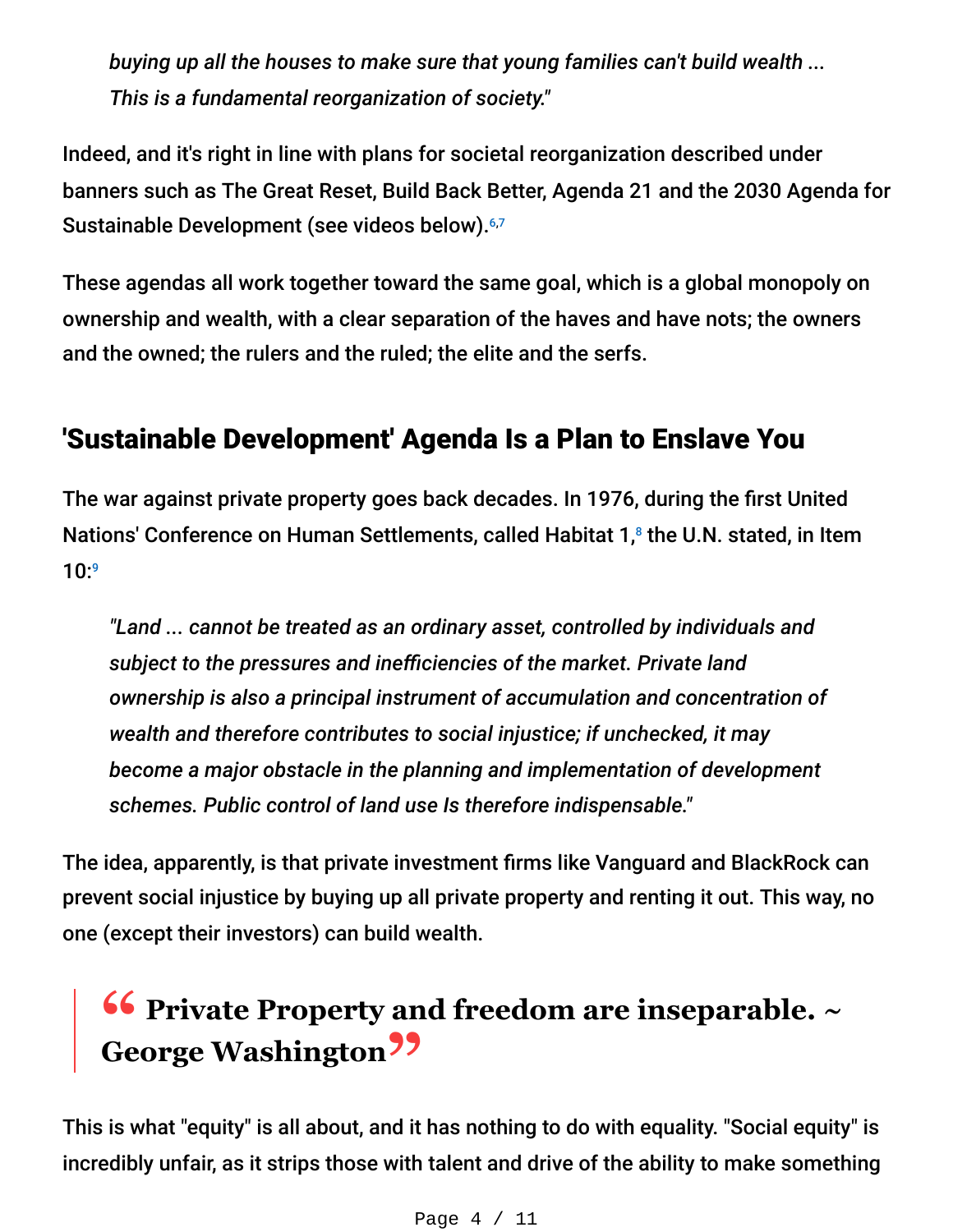out of themselves.

#### Private Property and Freedom Are Inseparable

The UN's Human Settlements agenda, Agenda 21 and the 2030 Sustainable Development agenda are in direct conflict with the U.S. Bill of Rights and the founding principles of this country. George Washington declared, "Private Property and freedom are inseparable." Similarly, John Adams stated that "Property must be secure, or liberty cannot exist."

In 1992 at the Earth Summit, under-secretary-general of the Convention on Climate Change and executive director of the UN Environment Program, Maurice Strong, stated that: 10

*"Current lifestyles and consumption patterns of the affluent middle class, involving high meat intake, consumption of large amounts of frozen and convenience foods, use of fossil fuels, appliances, home and workplace airconditioning, and suburban housing, are not sustainable."*

If meat consumption, frozen foods, fossil fuel use, home appliances, air conditioning and single-family homes are "unsustainable," it stands to reason that the goal of any sustainable development scheme is to eliminate all of those things. This is easier done in some countries than in others. As explained by the Cook Country News Herald back in 2012: 11

*"Because Congress does not agree to all these United Nations schemes to steal our property and destroy our economy, they are passed by fiat, executive orders, proclamations, directives and generous grants given to local communities ..."*

In short, the technocratic elite are trying to circumvent the U.S. Constitution and Bill of Rights through various means, such as the effort to make the United Nations and the World Health Organization into global centers of power, with member states being forced to comply with whatever agendas they set, thereby undermining national sovereignty.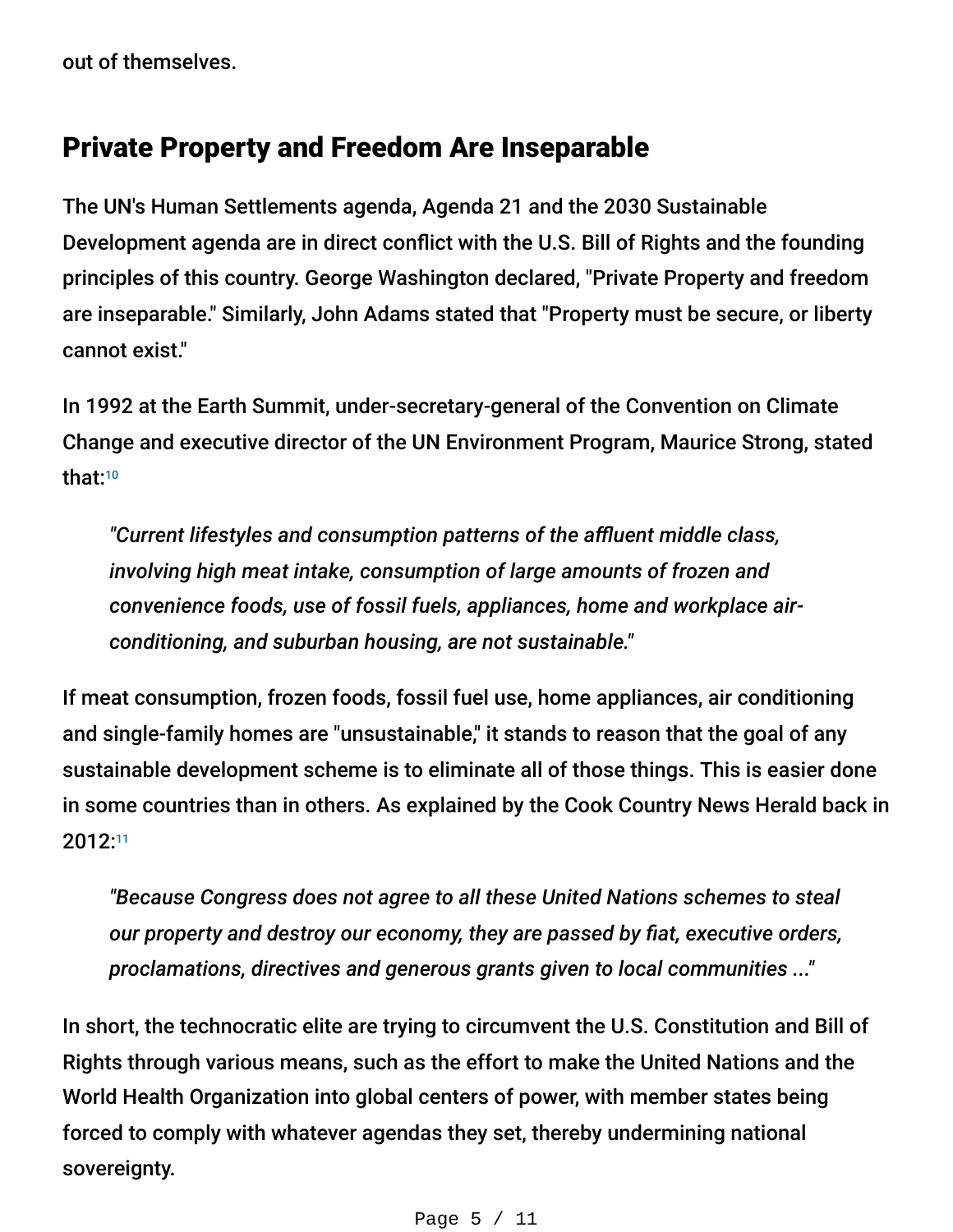As explained in the Agenda 21 video above, Agenda 21 doesn't stop at restricting private home and land ownership. It also includes:

| Seizure of private property                        | Forbidding human access to land                                                                                                                |
|----------------------------------------------------|------------------------------------------------------------------------------------------------------------------------------------------------|
| Relocation of people from rural areas to<br>cities | <b>Additional taxation</b>                                                                                                                     |
| <b>Water use restrictions</b>                      | Restricting the amount of waste you're<br>allowed to produce                                                                                   |
| <b>Forced community involvement</b>                | <b>Manipulation of transportation patterns</b><br>and increasing gas prices to restrict<br>travel $-$ all in the name of "saving the<br>earth" |

In short, the global elite want you to believe that the only way to save the planet is for you to be their slave. It's a tragic ultimate outcome for sure. If they are successful, virtually all of your constitutional rights and freedoms will be eliminated.

### Who Owns the Farmland and Dictates Food Policy?

Private home ownership isn't the only thing threatened by the encroaching monopoly of elitists. Bill Gates is now one of the largest private owners of U.S. farmland, $12$  and he also wields unrivaled power over global food policy, $13$  as detailed in the AGRA Watch report,<sup>14</sup> "The Man Behind the Curtain: The Gates Foundation's Influence on the UN Food Systems Summit."

While Gates is just one man, his clout is significantly leveraged and magnified by the fact that he funds such a large number of companies and organizations that they do his bidding on the sly. When you see long lists of groups, you automatically think there are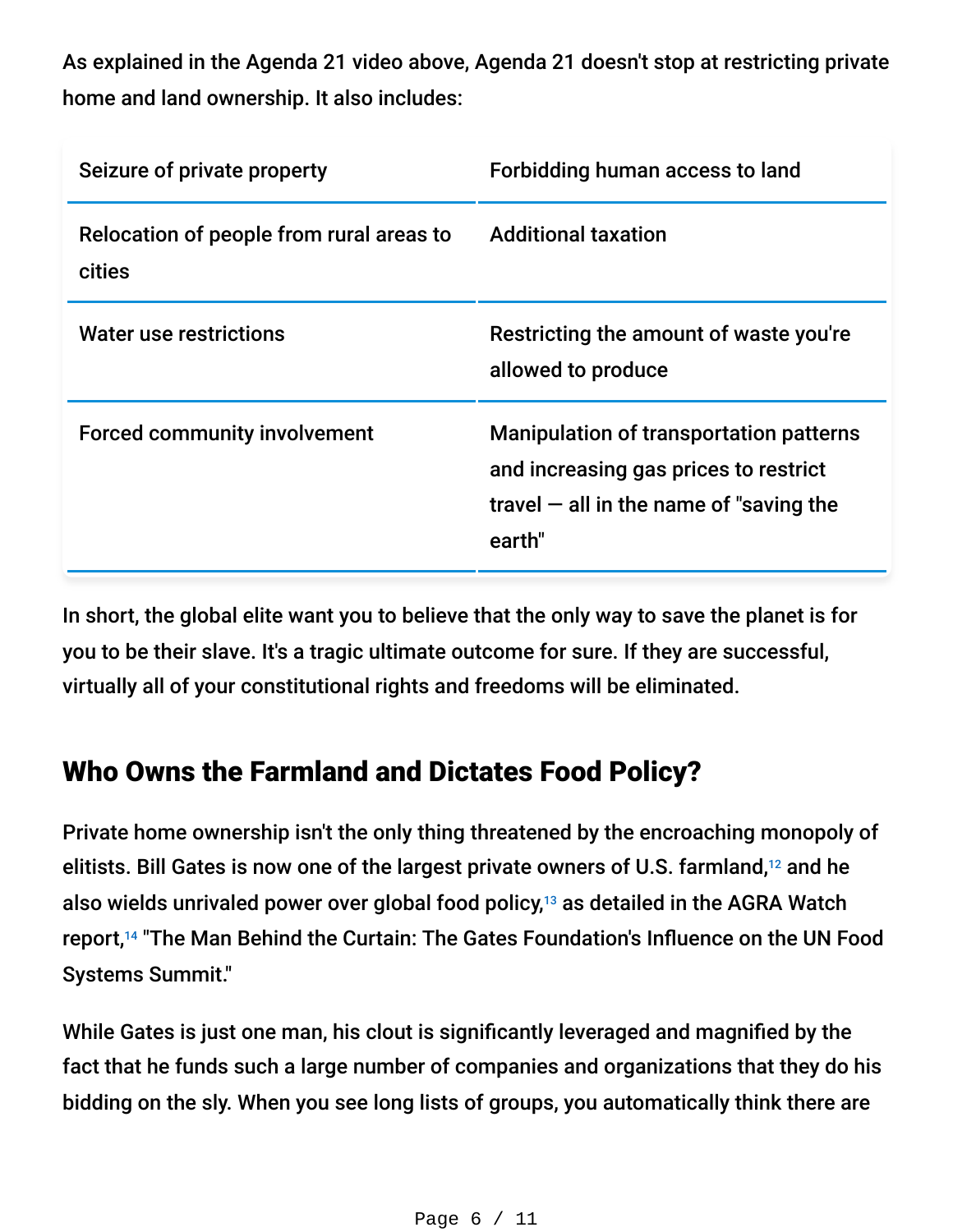many players in the game when, in fact, Gates is the singular thread running through most or all of them.

In its 2014 report,<sup>15</sup> "Three Examples of Problems with Gates Foundation Grants," AGRA Watch highlights why Gates' massive investments in global food production have failed to solve any of the very real problems we face. First and foremost, many of the solutions that he backs are "Band-Aid solutions" that in fact worsen the root problems.

Examples include the funding of the development of genetically engineered (GE) foods designed to be higher in certain nutrients. The problem is that these crops then end up replacing local diversity with just a few GE varieties that don't even take local conditions into account. So, by pushing for "fortified" crop varieties, malnutrition actually deepens, as biodiversity is reduced.

Secondly, "a stubborn focus on yield" is at odds with research showing that low yield or insufficient production is not causing world hunger. "There is ample evidence today that the problem instead is poverty and lack of access, which is deepened by destruction of local food systems and commercialization of food," AGRA Watch notes, adding:

*"Grants by the Gates' Foundation and AGRA continue to focus on yield, priming Africa for a system suited to the needs of the profit-seeking, yield-oriented commercial farmer rather than the peasant or small farmer producing diverse crops for a local community."*

Additional observations can be found in the AGRA Watch article<sup>16</sup> "Philanthrocapitalism: The Gates Foundation's African Programs Are Not Charity," published December 2017, in which philanthrocapitalism is described as "an attempt to use market processes to do good," but which is inherently problematic "as markets are ill-suited to producing socially constructive ends."

Put another way, Gates' brand of philanthropy creates several new problems for each one it solves. Gates is also invested in the synthetic beef industry, and not surprisingly, he's been calling on Western nations to transition to a 100% fake beef diet $^{_{17}}$  — all in the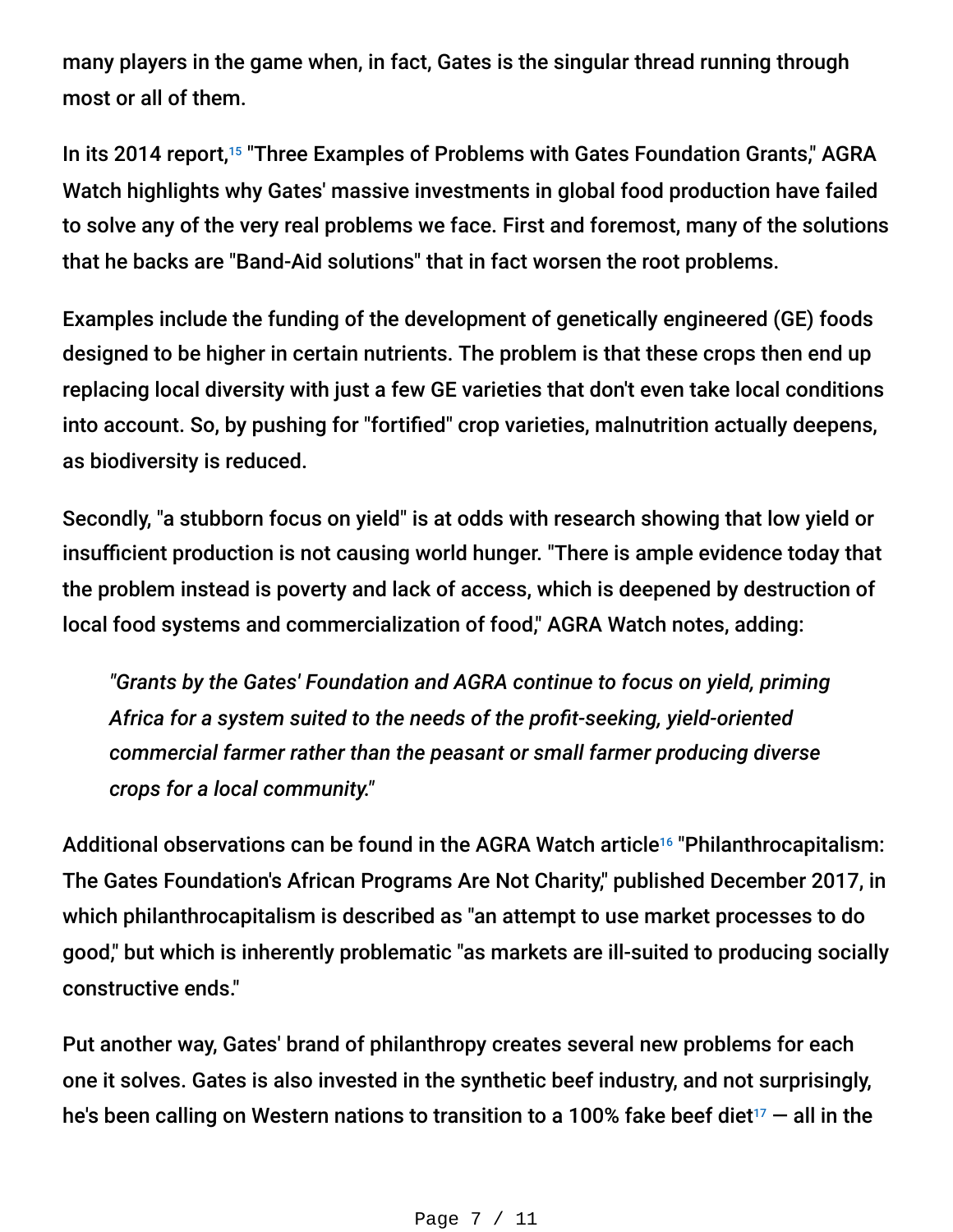name of saving the environment. It's the same argument pushed by Agenda 21 and the rest of the sustainable development schemes.

# Media and Medicine Are Completely Controlled

Mainstream media and the pharmaceutical industry are two other important areas that have been taken over by a monopoly-centered "deep state." Both industries are overwhelmingly owned by BlackRock and Vanguard,<sup>18</sup> so to think the mainstream media will report on the truth is foolhardy to say the least, especially as it pertains to health and medicine. 19

Allopathic medicine, by the way, has been controlled by those in the grip of greed ever since John D. Rockefeller founded the Rockefeller Institute for Medical Research in 1901 and campaigned to eliminate naturopathic medicine, which was the norm, in order to replace it with petroleum-based patented drugs.

Anything that couldn't be patented was abolished and known cures were dismissed as quackery. Rockefeller accomplished this the same way Gates and other technocrats do it today  $-$  through control of the media.

# WHO Treaty Is COVID Wolf in Sheep's Clothing

The WHO's pandemic treaty is perhaps the greatest threat we've faced so far, and will go a long way toward implementing The Great Reset. As I noted in a March 2022 article, 20 the pandemic treaty is a direct threat to a nation's sovereignty to make decisions for itself and its citizens, and will erode democracy everywhere, if enacted.

May 24, 2021, the European Council announced it supported the establishment of an international Pandemic Treaty, under which the WHO would have the power to replace the constitutions of individual nations with its own constitution under the banner of "pandemic prevention, preparedness and response."<sup>21</sup>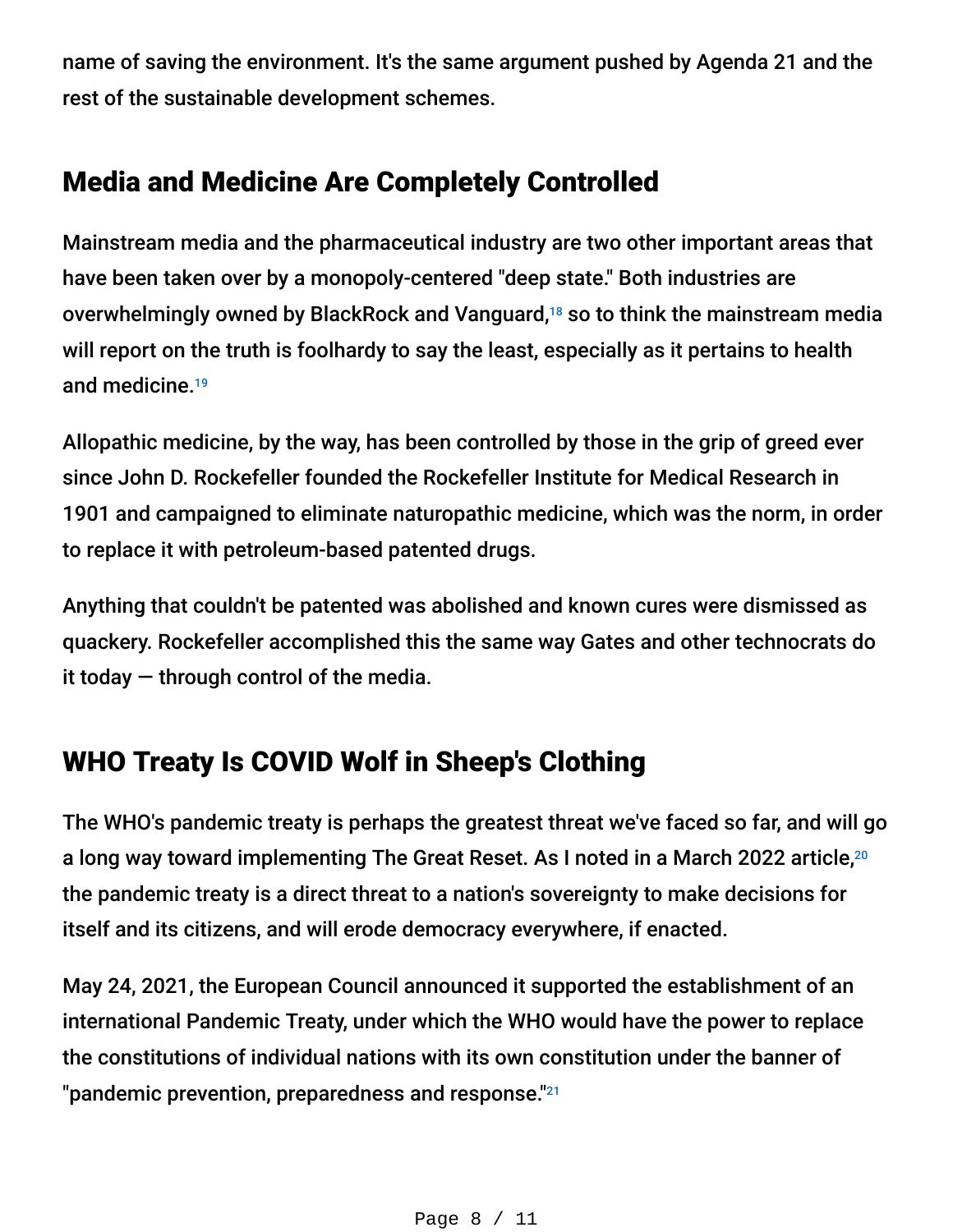March 3, 2022, the Council authorized the opening of negotiations for an international agreement. The infographic below, sourced from the European Council's website, 22 summarizes the process.



There's simply no question that this treaty is part of the globalists' plan to monopolize health systems worldwide, $^{23}$  and a way for them to force mandatory vaccinations, vaccine passports and digital identities on the uncooperative masses.

Any pandemic-related decision the WHO makes would supersede national and state laws. Eventually, all health-related decisions could come under the WHO's jurisdiction, as the stated goals of the treaty include not only future pandemic response but also a stronger framework for health with the WHO as the coordinating authority on global health matters more generally. 24

Director-general of the WHO, Tedros Adhanom Ghebreyesus, has also gone on record stating that his "central priority" as director-general of the WHO is to push the world toward universal health coverage. $^{25}$  As noted by Dr. Peter Breggin, $^{26}$  referring to Ghebreyesus' address to the WHO Executive Committee on January 24, 2022, in which he spelled out his global health plan, "The spirit of Communism can be felt throughout the document."

# WEF: 'World Is Best Managed by Self-Selected Coalition'

The WEF's 2010 "Global Redesign" report $^{27}$  argues that the world is best managed by a self-selected coalition of "stakeholders" — multinational corporations, governments,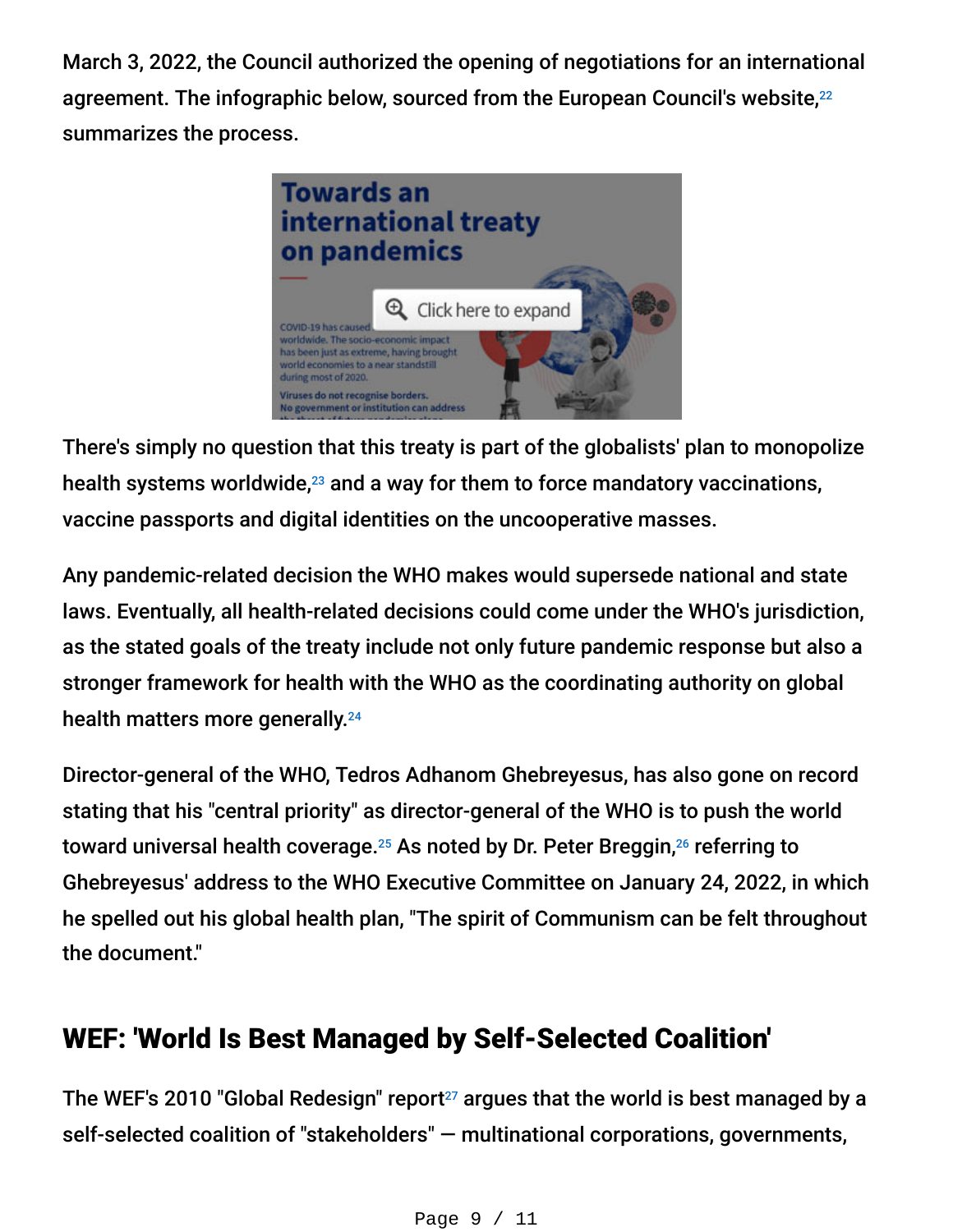international bodies such as the UN and the WHO, and select civil society organizations — that then make decisions on behalf of the global population.

If you look, you'll find that all the globalist agendas, regardless of what they're called, have this aim. They're all working in lockstep to strip power from the people by making elected officials irrelevant. All the power is to be in the hands of a self-selected, selfnominated elite. If you believe they have any intention of doing what's best for the people, it's time to wake up, because you're clearly dreaming.

For well over 100 years, they've done what's best for them, even though their decisions poisoned our food supply, soils, air and water. Even though it destroyed our environment and resulted in unsafe medicines and toxic foods; even though it led to starvation, disease and death.

They've lied, cheated and used every underhanded, immoral and unethical trick in the book. They've coerced, bribed and manipulated at will. They've slowly but surely infiltrated every area of society with the intention of altering it to serve their own ends.

Technology, which is the foundation upon which technocracy rests, has allowed this self-selected group of megalomaniacs to thrive and build their power structure in the shadows. Only now are they starting to really show their true colors, their desire for absolute power and control.

As noted by New American contributor C. Mitchell Shaw,<sup>28</sup> "If you are not paying for the product, then you are the product." YOU and your personal data are the products of Google, Twitter, Facebook and Instagram. These platforms are all selling your personal data for profit. That's the business they're in.

Your data are also fed to artificial intelligence, and algorithms are created to profile and manipulate you. Everything you say and do is being used against you. The end goal of these megalomaniacs is always the same: to make money off you, even if it harms or kills you, and to manipulate you into accepting their proposition to rule over you. This all ends when enough people wake up to what they're doing, and refuse to go along with their program.